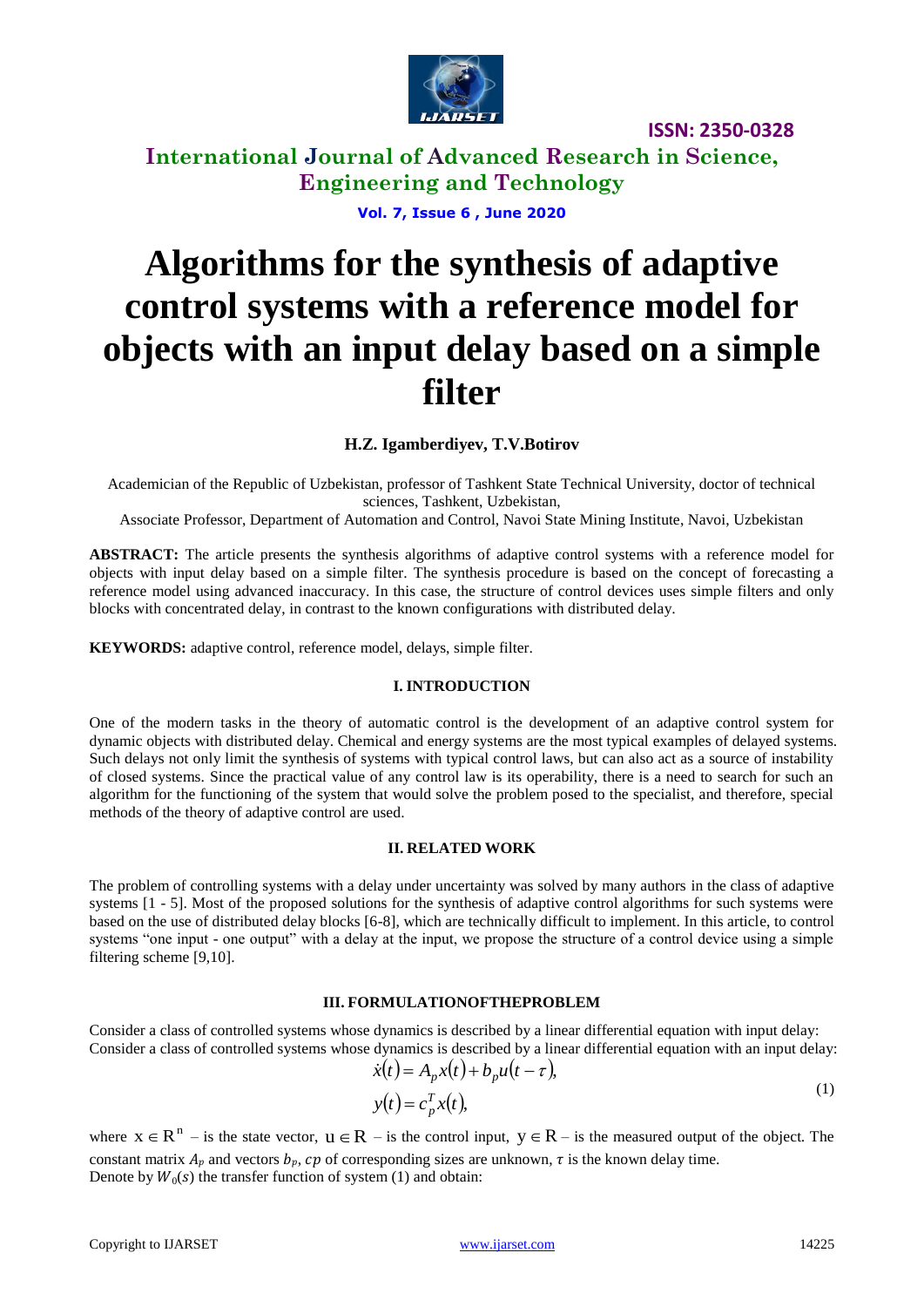

# **ISSN: 2350-0328 International Journal of Advanced Research in Science, Engineering and Technology**

### **Vol. 7, Issue 6 , June 2020**

$$
W_0(s) = \frac{y(s)}{u(s)} = c_p^T (sI - A_p)^{-1} b_p e^{-\tau s} = k_p \frac{B_0(s) e^{-\tau s}}{A_0(s)},
$$
\n(2)

$$
A_0(s) = s^n + a_{n-1}s^{n-1} + ...a_1s^1 + a_0,
$$
  
\n
$$
B_0(s) = s^m + b_{m-1}s^{m-1} + ...b_1s^1 + b_0,
$$
  
\n
$$
a.(i = 0, n-1) b.(i = 0, m-1)
$$
\n(3)

where *n*, *m* are the orders of polynomials (*m*<*n*);  $u_i(t - 0)$ ,  $a_i(i=0,n-1,b_j(j=0,m-1))$  *i* unknown coefficients of polynomials;  $kp$  - unknown gain of the object at high frequencies.

The reference model can be set in the form:

$$
\begin{aligned} \n\dot{x}_m(t) &= A_m x_m(t) + b_m r(t - \tau), \\ \ny_m(t) &= c_m^T x_m(t), \n\end{aligned} \tag{4}
$$

where  $x_m \in \mathbb{R}^{n_1}$  is the state vector of the model,  $r \in \mathbb{R}$  is the defining influence,  $y_m \in \mathbb{R}$  is the measured output of the model. The constant matrix  $Am$  and vectors  $bm$ ,  $cm$  of corresponding sizes are known. Accordingly, the transfer function of the reference model  $Wm(s)$  is determined by the expression:

$$
W_m(s) = \frac{y_m(s)}{r(s)} = c_m^T (sI - A_m)^{-1} b_m e^{-\pi} = k_m \frac{Z(s) e^{-\pi}}{P(s)},
$$
\n(5.

where  $k_m$  is the model gain, the polynomials Z (s) and P (s) have an object-like structure.

It is required to find such a control law u (t) that provides the asymptotic zeroing of errors  $e(t) = y(t) - ym(t)$  for arbitrary initial conditions and arbitrary bounded signals  $r(t)$ . Thus, the target condition for the control system takes the following form:

$$
\lim_{t \to \infty} [e(t) = y(t) - y_m(t)] = 0.
$$
\n(6.)

#### **IV. SOLUTION OF THE TASK**

Suppose that all parameters of system (1) are known. To control a stable minimum-phase object with input delay (1), we use the open-loop control strategy for systems without delay [10]. We will use a filtering scheme of minimal complexity modified for the case of input delay.

Represent the transfer function of the object  $W_0(s)$  in the form:

$$
W_0(s) = \frac{y_1(s)}{(s)} = c_f^r (sI - A_p)^{-1}b_p e^{-rs} = k_p \frac{\mu_0(s)}{A_0(s)},
$$
(2)  

$$
A_0(s) = s^n + a_{n-1}s^{n-1} + ...A_1s^1 + a_0,
$$
(3)  

$$
A_0(s) = s^m + b_{m-1}s^{m-1} + ...b_1s^1 + b_0,
$$
(3)  
where n, m are the orders of polynomials (nrcn);  $a_i (i = 0, n-1) b_j (j = 0, m-1)$  unknown coefficients of  
polynomials;  $kp$  - unknown gain of the object at high frequencies.  
The reference model can be set in the form:  

$$
x_m(t) = A_m x_m(t) + b_m r(t - \tau),
$$

$$
y_m(t) = c_m^T x_m(t)
$$
(1)  
where  $x_m \in \mathbb{R}^{n_1}$  is the state vector of the model,  $r \in \mathbb{R}$  is the defining influence,  $y_m \in \mathbb{R}$  is the measured output  
function of the reference model  $Wm(s)$  is determined by the expression,  $\frac{1}{r(s)}$   

$$
W_m(s) = \frac{y_m(s)}{r(s)} = c_m^T (sI - A_m)^{-1}b_m e^{-rs} = k_m \frac{Z(s)e^{-rs}}{P(s)},
$$
(5.)  
where  $k_m$  is the model gain, the polynomials  $Z(s)$  and  $P(s)$  have an object-like structure.  
It is required by the expression of corresponding sizes are known. Accordingly, the transfer function of the factor a control at  $z$  to  $f$  in  $z$  the  $z$ -symmetry  

$$
W_m(s) = \frac{y_m(s)}{r(s)} = c_m^T (sI - A_m)^{-1}b_m e^{-rs} = k_m \frac{Z(s)e^{-rs}}{P(s)},
$$
(5)  
where  $k_m$  is the model gain, the polynomials  $r(t)$ . Thus, the target condition for the control system takes the  
subring of  $z$  is an arbitrary bounded signals  $r(t)$ . Thus, the target condition for the control system takes the  
equilibrium function of the object  $W_0(s)$  in the form:  

$$
\lim_{t \to \infty} [e(t) = y(t) - y_m(t)] = 0.
$$
  
Suppose that all parameters of system (1) are known. To control a stable minimum

where  $F(s)$  is an arbitrary stable polynomial with real unequal roots:

$$
F(s) = \prod_{i=1}^{m} (s + \lambda_i) = s^m + f_{m-1} s^{m-1} + \dots + f_1 s^1 + f_0,
$$
\n
$$
F(s) = \overline{1 m} \quad i \neq j
$$
\n(8)

here  $\lambda_i > 0$ ,  $\lambda_i \neq \lambda_j$   $(i = 1, m, j = 1, m, j \neq i)$ 

The polynomial  $\Gamma(s)$  from (7) has the following form:

$$
\Gamma(s) = s^n + \gamma_N s^N + \gamma_{N-1} s^{N-1} + ... \gamma_1 s^1 + \gamma_0,
$$
\n(9)

here  $N = n^*$ -1.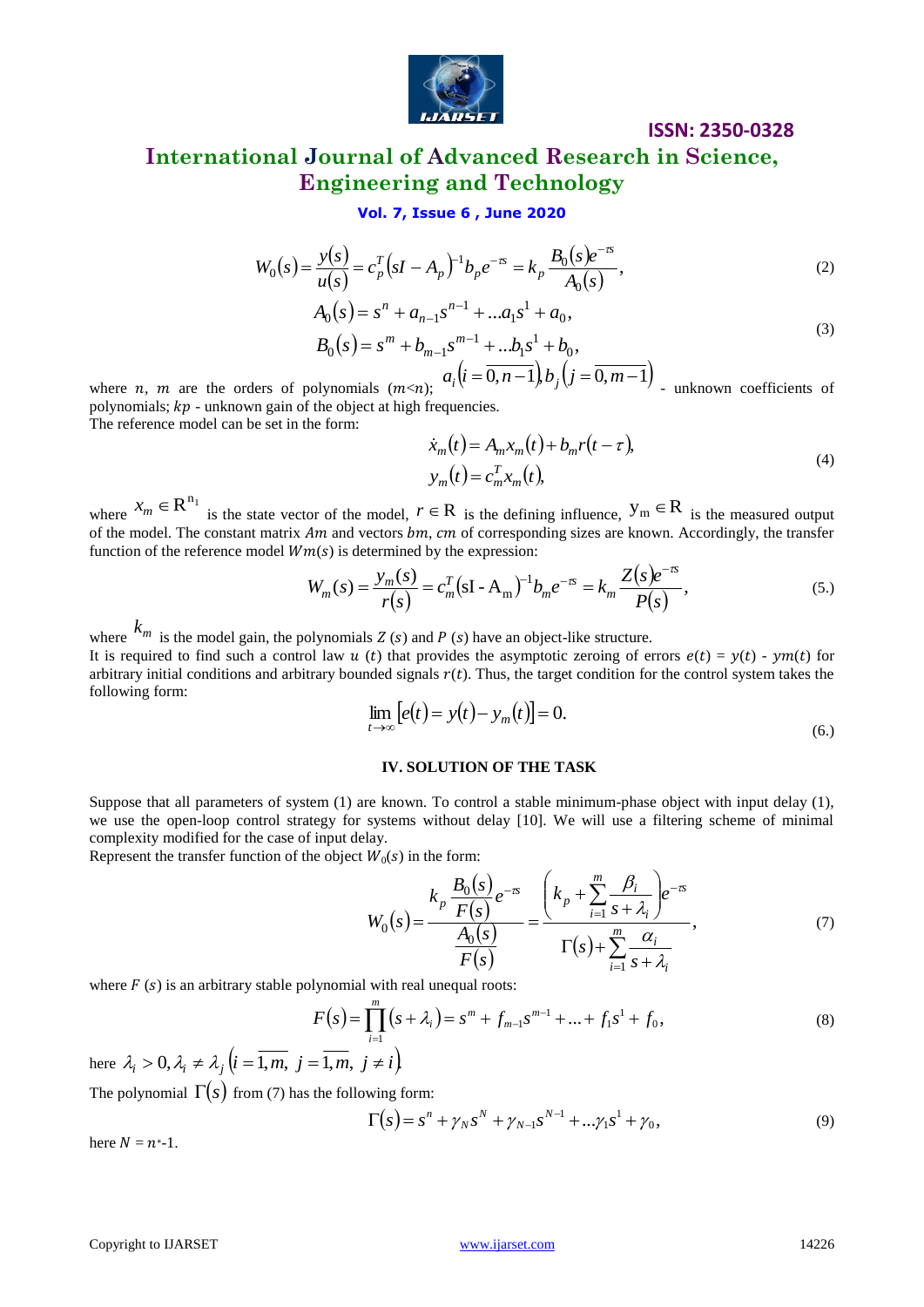

# **International Journal of Advanced Research in Science, Engineering and Technology**

### **Vol. 7, Issue 6 , June 2020**

The constant coefficients  $\gamma_j$ ,  $\alpha_i$ ,  $\beta_i$   $(j = 0, N, i = 1.m)$  - are uniquely determined through the initial parameters of the object (2) and the parameters of the polynomial  $F(s)$  (through the parameters  $a_i (i = 0, n - 1), b_j (j = 0, m - 1), \lambda_k (k = 1, m)$ .

Imagine the reference model in the form:

$$
y_m(s) = \frac{e^{-\tau s}}{R(s)} u_r(s), \qquad u_r(s) = \frac{k_m R(s)Z(s)}{P(s)} r(s), \tag{10}
$$

here  $R(s)$  is an arbitrary stable polynomial of degree  $n^*.$ 

$$
R(s) = s^{n^*} + \rho_N s^N + \rho_{N-1} s^{N-1} + \dots + \rho_1 s + \rho_0.
$$
\n(11)

Proceeding from this, we introduce an arbitrary stable polynomial  $L(s)$  with real unequal roots of the form 1

$$
L(s) = \prod_{i=1}^{N} (s + \delta_i) = s^N + l_{N-1} s^{N-1} + \dots + l_1 s^1 + l_0,
$$
\n(12)

here  $\delta_i > 0$ ,  $\delta_i \neq \delta_j$   $(i = \overline{1,m}, j = \overline{1,m}, j \neq i)$  Expanding the polynomial  $\frac{R(s) - \Gamma(s)}{I(s)}$ *Ls*  $rac{R(s)-\Gamma(s)}{s(s)}$  into simple fractions we

get:

$$
\frac{R(s) - \Gamma(s)}{L(s)} = \eta_0 + \sum_{i=1}^N \frac{\eta_i}{s + \delta_i}.
$$
\n(13)

Obviously, as in the case of an object, the coefficients  $\eta_i$   $(i = 0, N)$  are uniquely determined through the initial parameters of this object  $\gamma_j$   $(j = 0, N)$  and the parameters of the polynomials  $L(s)$  and  $R(s)$ . For simplicity, we set the polynomial  $R(s)$  in the form:

$$
R(s) = \frac{1}{T}(Ts+1)L(s),
$$

where  $T > 0$  is an arbitrary time constant. Given the introduced notation, the equation of the perturbed motion of the system with respect to the error  $e$  takes the form:

$$
R(s) = \frac{1}{T}(Ts+1)e(s) = \frac{1}{L(s)}\sum_{i=1}^{m}\left(\frac{\beta_i}{s+\lambda_i}e^{-sx}u(s) - \frac{\alpha_i}{s+\lambda_i}y(s)\right) + \frac{1}{L(s)}\left(k_\rho e^{-sx}u(s) - u_r(s)\right) + \left(\eta_0 + \sum_{i=1}^{N}\frac{\eta_i}{s+\delta_i}\right)y(s).
$$
\n(14)

If the control law is chosen in the form:

$$
u(s) = \frac{1}{k_p} \left[ \sum_{i=1}^{m} \frac{\alpha_i}{s + \lambda_i} e^{rs} y_m(s) - \sum_{i=1}^{m} \frac{\beta_i}{s + \lambda_i} u(s) \right] +
$$
  

$$
\frac{1}{k_p} \left[ 1 - \left( \eta_0 + \sum_{i=1}^{N} \frac{\eta_i}{s + \delta_i} \right) \frac{k_i T}{T s + 1} \right] u_r(s),
$$
 (15)

then, taking into account (7) and (13), the equation of the control device (15) will take the following form:

$$
u(s) = \frac{1}{k_p} \frac{A_0(s)}{B_0(s)R(s)} u_r(s),
$$
\n(16)

Since  $A_0(s)$  and  $B_0(s)$  are Hurwitz, the control law (15) will ensure exact correspondence of the transfer functions of the object and the reference model.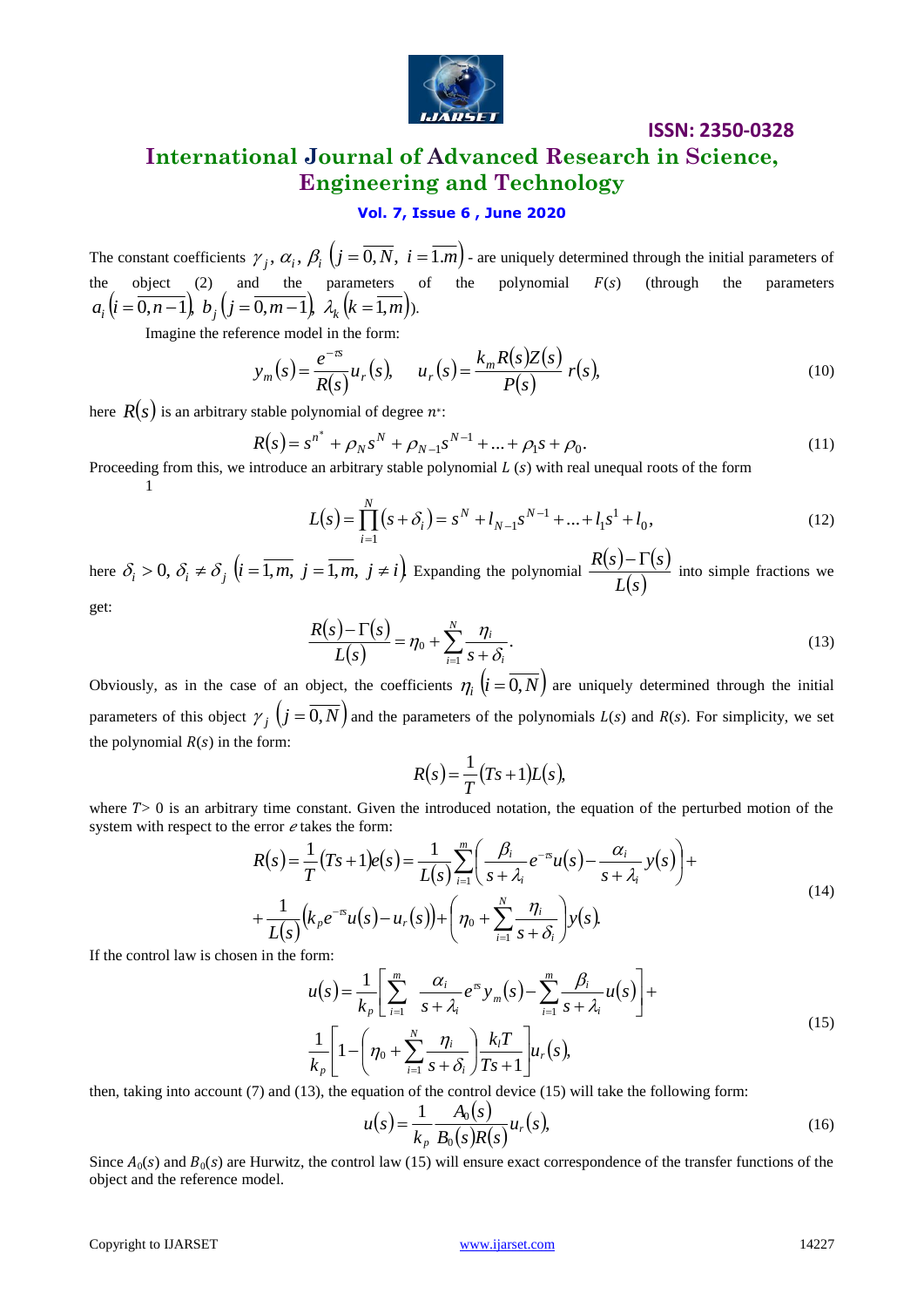

## **International Journal of Advanced Research in Science, Engineering and Technology**

#### **Vol. 7, Issue 6 , June 2020**

In accordance with [10], for use in open control, we introduce the following filtering scheme for signals *N r*  $\omega_{y_{mpr}}$ ,  $\omega_{u} \in R^{m}$ ,  $\omega_{r} \in R^{N}$  **u**  $u_{rf}(t) \in R$ :

$$
\dot{\omega}_{y_{mpr}}(t) = \Lambda_2 \omega_{y_{mpr}}(t) h_{2ym}(t + \tau |t), \ \omega_{y_{mpr}}(0) = 0,\n\dot{\omega}_u(t) = \Lambda_2 \omega_u(t) h_2 u(t), \ \omega_u(0) = 0,\n\dot{\omega}_r(t) = \Lambda_1 \omega_r(t) h_1 u_{rf}(t), \ \omega_r(0) = 0,\n\dot{u}_{rf} = -(1/T) u_{rf}(t) + k_l u_r(t), \ \ u_{rf}(0) = 0,
$$
\n(17)

where  $\Lambda_1 \in R^{N \times N}$ ,  $\Lambda_2 \in R^{m \times m}$  – are the diagonal matrices of constant coefficients of the form:

$$
\Lambda_1 = diag(-\delta_i), i = \overline{1, N}, \Lambda_2 = diag(-\lambda_j), j = \overline{1, m},
$$

 $h_1 \in R^N$ ,  $h_2 \in R^m$  unit vectors. Note that the total order of the filtration system (17) corresponds to  $2m + N + 1 =$  $+m$ .

This shows that the lead signal of the deterministic reference model  $y_m(t + \tau | t)$ , used in (17) to form a vector, can be easily obtained by passing the signal  $r(t)$  through the transfer function of the reference model  $W_m(s)$  without taking into account temporary lag.

Further, it can be argued that in accordance with (15) and (17) there exists such a block vector  $\Theta^* \in R^{(m+m+N+1+1)}$ :

$$
\Theta^{*T} = \rho \Big[ \alpha^T , -\beta^T , -\eta^T , -\eta_0 , 1 \Big] \ \ \rho = \frac{1}{k_p} ,
$$

what kind of management

$$
u(t) = \Theta^{*T} \Omega_{mpr}(t)
$$
  
\n
$$
\Omega_{mpr}(t) = \left[\omega_{y_{mpp}}^T(t), \omega_u^T(t), \omega_r^T(t), u_{rf}(t), u_r(t)\right]^T,
$$
\n(18)

provides full coincidence of the transfer function of the object and the reference model.

We consider the synthesis of the control algorithm for the case when the excess of poles of the transfer function of the object  $n^*=1$  ( $L(s) = 1$ ). We set the law of adaptive control in the form:

$$
u(t) - \Theta^T \Omega_{mp}(t), \qquad (19)
$$

where  $\Theta \in R^{(n+m+1)}$  is the vector of adjustable parameters.

Let 
$$
E_f = X_f - X_{fm}
$$
 and  $e = y - y_m$ , then we get the equation for the mistakes:  
\n
$$
\dot{E}_f(t) = A_{cf} E_f + B_u \left[ u(t - \tau) - \Theta^{*T} \Omega_{mpr}(t - \tau) \right]
$$
\n
$$
e(t) = C_f^T E_f(t).
$$
\n(20)

The equation for the error  $e(t)$ , taking into account (19) and (20), will take the form:

$$
\dot{E}_{f1}(t) = A_{11}E_{f1}(t) + \hat{B}_{u1}\frac{1}{\rho} \left[\Theta(t-\tau) - \Theta^{*T}\right] \Omega_{mpr}(t-\tau),
$$
\n
$$
e(t) = C_{f1}^{T}E_{f1}(t),
$$
\n(21)

where  $\hat{B}_{u} = \hat{B}_{u}$ , The transfer function of this system without taking into account the time delay is strictly positively valid and is defined as:

$$
W_e(s) = C_{f1}^T (sI - A_{11})^{-1} \hat{B}_{u1} e^{-\tau s} = \frac{F(s)}{A_0(s)} e^{-\tau s}
$$
 (22)

Set the extended error signal as

$$
e_a(t) = e(t) - y_a(t) = y(t) - y_m(t) - y_a(t),
$$
\n(23)

Copyright to IJARSET [www.ijarset.com](http://www.ijarset.com/) 14228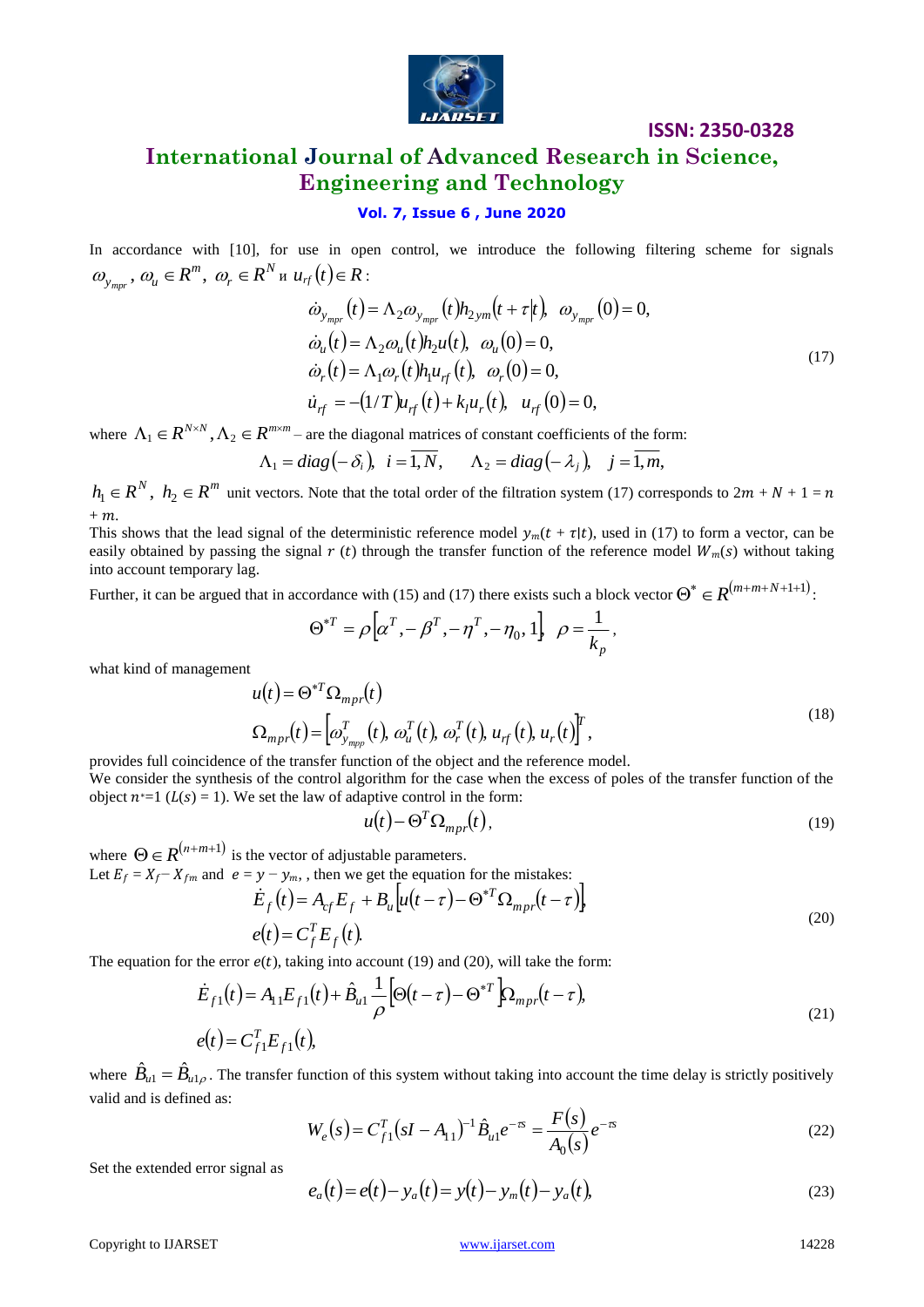

## **International Journal of Advanced Research in Science, Engineering and Technology**

### **Vol. 7, Issue 6 , June 2020**

where  $y_a$  is the output of the auxiliary model, which is defined by the equation:

$$
y_a(s) = W_a(s)u_a(s),
$$
  
\n
$$
W_a(s) = \frac{L(s)}{R(s)} = \frac{1}{R(s)} = \frac{T}{Ts + 1},
$$
\n(24)

where  $y_a$  is the control input of the auxiliary model, which will be defined below. The new management goal is defined as:

$$
\lim_{t \to \infty} e_a(t) = 0 \,. \tag{25}
$$

Obviously, if you require the fulfillment of target conditions (25) and

$$
\lim_{t \to \infty} y_a(t) = 0, \tag{26}
$$

this will fulfill the original control goal (6).

To represent the reference model in the state space, we carry out equivalent transformations with equation (24), after which we obtain

$$
y_a(s) = \frac{k_l T}{Ts + 1} \left[ \tilde{\theta}^{*T} w_a(s) + u_a(s) \right]
$$
 (27)

here

$$
\widetilde{\theta}^{*T} = \left[ -\alpha^T, \eta_0 \right] \n w_a^T(s) = \left[ w_{\lambda y_a}^T(s), y_a(s) \right]
$$
\n(28)

$$
\dot{\omega}_{\lambda y_a}(t) = \Lambda_2 \omega_{\lambda y_a}(t) + h_{2y_a}(t), \omega_{\lambda y_a}(0) = 0.
$$
\n(29)

From this we get:

$$
y_a(s) = \frac{R(s) - \Gamma(s)}{R(s)} y_a - \frac{1}{R(s)} \sum_{i=1}^m \frac{\alpha_i}{s + \lambda_i} y_a(s) \frac{1}{R(s)} \left[ u_a(s) - \tilde{\theta}^{*T} \omega_a(s) \right]
$$
(30)

or

$$
\left[\Gamma(s) + \sum_{i=1}^{m} \frac{\alpha_i}{s + \lambda_i}\right] y_a(s) = \left[u_a(s) - \tilde{\theta}^{*T} \omega_a(s)\right].
$$
\n(31)

Thus, the use of equation (17) for the auxiliary model  $ya$  leads to the control:

$$
y_a(s) = k_p \frac{F(s)}{A_0(s)} \left[ \rho u_a(s) - \rho \tilde{\theta}^{*T} \omega_a(s) \right].
$$
 (32)

The transfer function of system (21) without taking into account the time delay is strictly positively real, then using the Kalman – Yakubovich lemma [11] there are  $P = P^T > 0$  and  $Q = Q^T > 0$  such that the following conditions are always satisfied:

$$
A_{11}^T P + P A_{11} = -2Q
$$
  
\n
$$
P\hat{B}_{u1} = C_{f1}.
$$
\n(33)

If the algorithms for tuning the parameters 
$$
\Theta(t)
$$
 and  $\psi(t)$  are determined by the expressions:  
\n
$$
\dot{\Theta}(t) = -\sin g(k_p)\tilde{\Phi}e_a(t)\Omega_{mpra}(t),
$$
\n
$$
\dot{\psi}(t) = \Phi_{\psi}e_a(t)[\Theta(t-\tau)^T\Omega_{mpra}(t-\tau) - \Theta(t)^T\Omega_{mpra}(t)]
$$
\n(34)

then the total time derivative of the Lyapunov function, taking into account (33), has the form

$$
\dot{V}(t) = -E_a^T(t)QE_a(t) < 0 \tag{35}
$$

Copyright to IJARSET [www.ijarset.com](http://www.ijarset.com/) 14229